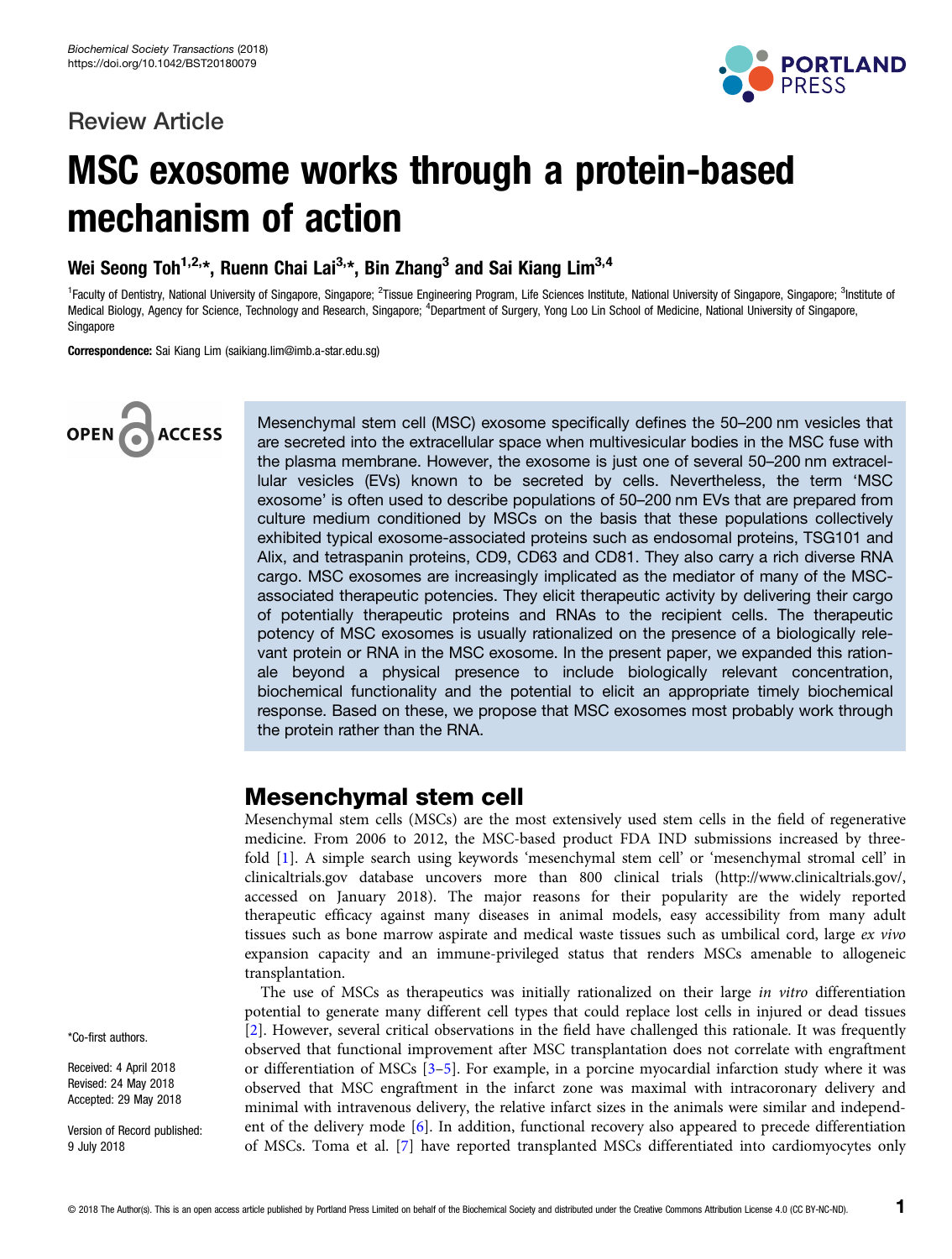

after 4 days, and Dai et al. [[8\]](#page-7-0) observed the transient left venticular function improvement in animals after MSC transplantation disappeared as the transplanted cells start to acquire cardiac markers. Still others observed cardiac improvements in the animals even when they could not detect the presence of transplanted MSCs in the heart [[9\]](#page-7-0). Gnecchi et al. [[10](#page-7-0)] also reported improved ventricular function within 72 h after transplantation long before transplanted MSCs are known to differentiate into cardiomyoctyes. Also, transplanted MSCs could improve cardiac function even if most of the transplanted cells engraft in the lungs [[8,9,11](#page-7-0)–[13](#page-7-0)]. Together, all these observations and studies contradict the 'engraft-and-differentiate' hypothesis for the efficacy of transplanted MSCs. These divergent observations led increasingly to the proposal that MSCs reduce injury and support tissue repair through their secretion [\[14\]](#page-7-0). Indeed, as early as 2004, Kinnaird et al. [[15](#page-7-0)] reported that culture medium conditioned by MSCs improved collateral flow recovery and remodeling, and improved limb function in a mouse model of hindlimb ischemia.

In 2006 [[10](#page-7-0)] and 2008 [\[16](#page-7-0)], Gnecchi et al. and our group independently showed that MSC secretion reduced infarct size in a mouse model of acute myocardial infarction in the absence of the MSC itself. These studies confirm the hypothesis that MSC secretion plays an important role in MSC therapeutic effect and further testing of this hypothesis led to the discovery of extracellular vesicles (EVs) as the mediating factor in MSC secretion [[17](#page-7-0)]. In 2009, Camussi's group first showed that MSC exerts its therapeutic efficacy through EVs. Specifically, they showed that 80–1000 nm EVs, namely microvesicles, protect against acute tubular injury [[18](#page-7-0)]. In 2010, our group further showed through size fractionation studies that the 50–200 nm EVs known as exosomes were efficacious against myocardial reperfusion injury [[19](#page-7-0)].

## Exosomes

Exosome is the best defined secreted vesicle among the different EV types reported to date, namely microvesicles, microparticles, ectosomes, shedding particles or apoptotic bodies [\[20\]](#page-7-0). Physically, they are 40–150 nm in diameter with a bi-lipid membrane that has the same orientation as the plasma membrane. The size of exosomes varies according to the methodology used. In general, sizes estimated by electron microscopy are usually smaller due to dehydration during sample preparation. With methodologies such as dynamic light scattering or nanoparticle tracking analysis where the samples were not dehydrated, the sizes are larger and in the range of 100–200 nm. Like a cell, the exosome membrane is enriched in signaling molecules and surface antigens, and it reportedly contains both proteins and genetic materials but does not contain any organelle such as nucleus or mitochondrion. The defining property that distinguishes exosomes from the other EV types is its endosomal origin.

Exosomes are formed when the membrane of endosome invaginates to produce the multivesicular body (MVB). They are released from the cells when the MVB fuses with the cell membrane [\[21](#page-7-0)]. Exosomes have a flotation density of 1.1–1.18 g/ml. Consistent with its endosomal origin, the exosome membrane is enriched in cholesterol, sphingomyelin and ceramide that are typical of lipid rafts [\[22,23\]](#page-7-0). Generally, all exosomes share a common set of proteins, namely tetraspanins (CD81, CD63 and CD9), Alix, TSG101, but they also contain specific proteins that reflect the origin and the pathophysiological states of the cell source [\[24](#page-7-0)]. According to Exocarta, the 25 proteins most commonly found in exosomes are HSPA8, CD9, glyceraldehyde 3-phosphate dehydrogenase (GAPDH), ACTB, CD63, CD81, ANXA2, enolase 1 (ENO1), HSP90AA1, EEF1A1, PKM2, YWHAE, SDCBP, PDCD6IP, ALB, YWHAZ, EEF2, ACTG1, LDHA, HSP90AB1, ALDOA, MSN, ANXA5, phosphoglycerate kinase 1 (PGK1) and CFL1 ([http://exocarta.org/exosome\\_markers](http://exocarta.org/exosome_markers)).

From its early days as 'garbage bags' to dispose of unwanted materials like transferrin receptors during the maturation of reticulocytes to red blood cells [[25](#page-7-0)], the exosome has come a long way and is now highly appreciated as an efficacious vehicle for intercellular communication to modulate recipient cell biology. As nearly all cell types are reported to secrete and take up exosomes, secretion and uptake of exosomes are likely to be conserved cellular functions and thus have universally important functions. Consistent with its role as an intercellular communication vehicle, the exosome reportedly participates in many different biological processes such as adipose tissue regeneration [[26](#page-8-0)], T-cell stimulation [[27\]](#page-8-0), myelin membrane biogenesis [[28](#page-8-0)], innate immunity modulation [\[29\]](#page-8-0), endothelial cell migration [[30](#page-8-0)], neurotransmission [\[31\]](#page-8-0), tumor growth suppression [[32](#page-8-0)], glioma growth inhibition [[33](#page-8-0)], and egg and sperm fusion [\[34\]](#page-8-0). However, the efficacy of exosomes as vehicles for intercellular communication also has the undesirable consequence of being efficacious in disseminating pathological materials such as the propagation of prion diseases [\[35\]](#page-8-0), HIV [[36](#page-8-0)], hepatitis C virus [\[37\]](#page-8-0) and cancer [\[38,39\]](#page-8-0).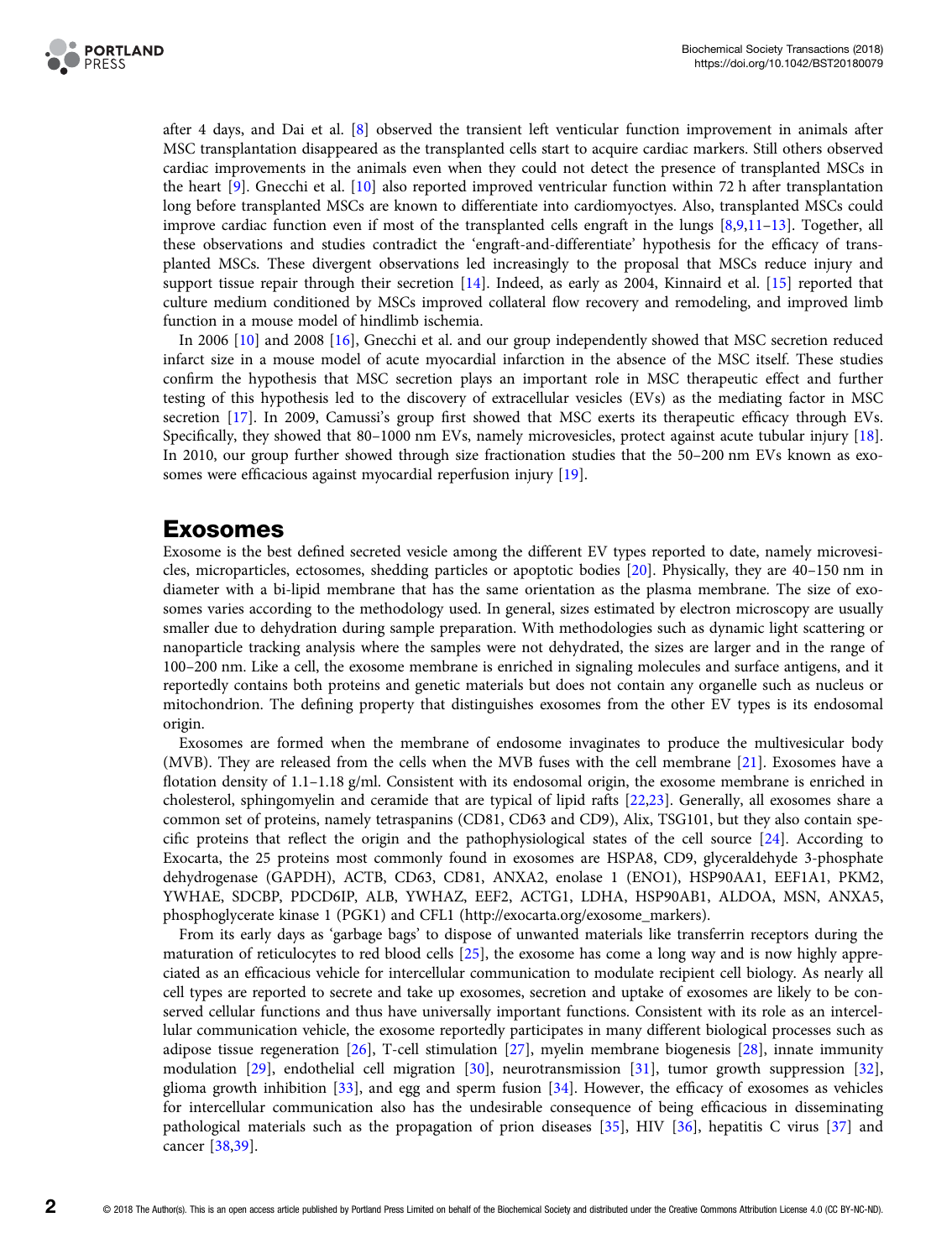

# Discovery of therapeutic MSC exosome

Therapeutic MSC exosome was first described in 2010 [[19](#page-7-0)]. When a culture medium conditioned by MSCs was fractionated by size exclusion using high-performance liquid chromatography, the conditioned medium was found to contain a fraction of homogenously sized particles with a hydrodynamic radius of 55–65 nm. Under the electron microscope, these particles have a smaller diameter of 40–100 nm, due possibly to dehydration during sample preparation. These particles collectively exhibited distinct exosome features, namely endosomal markers ALIX and TSG101, tetraspanin proteins, CD9 and CD81, RNA, flotation density of 1.1-1.18 g/ml and cholesterol-rich lipid membrane [\[19](#page-7-0)[,40\]](#page-8-0). They were efficacious in reducing infarct size in a rodent model of myocardial ischemia/reperfusion (I/R) injury.

# MSC exosome as the paracrine mediator of MSC therapeutic potency

Since the first report, MSC exosome has been reported to be therapeutically efficacious against liver fibrosis [[41\]](#page-8-0), retinal laser injury [[42\]](#page-8-0), limb ischemic injury [\[43\]](#page-8-0), diabetes-induced cognitive impairment [\[44\]](#page-8-0) and inflammation-induced preterm brain injury [\[45\]](#page-8-0). MSC exosomes were also reported to be efficacious in enhancing neurovascular plasticity after stroke [\[46\]](#page-8-0), dormancy in metastatic breast cancer cells [\[47](#page-8-0)], hepatic regeneration in drug-induced liver injury [[48](#page-8-0)], skeletal muscle regeneration [[49](#page-8-0)], cutaneous wound healing [[50\]](#page-8-0), fracture healing [[51](#page-8-0)] and cartilage regeneration [[52](#page-8-0)–[54\]](#page-8-0). This range of exosome activities mirrors the reported wide-ranging therapeutic efficacy of MSCs, suggesting that the therapeutic efficacy of the MSC is largely underpinned by its exosomes.

# MSC exosome as a 'cell-free' therapeutic

The discovery that exosomes mediate the wide-ranging therapeutic efficacy of MSCs eliminates many challenges associated with the use of living replicative cells as it radically transforms a living cell-based MSC therapy to a non-living MSC therapeutic. While MSC therapies are generally considered safe as documented in several studies [\[55](#page-8-0)–[57\]](#page-9-0), the use of relatively large living MSCs carries inherent risks such as occlusion in microvasculature [\[58\]](#page-9-0), transformation of transplanted cells into inappropriate cell types or cancer [\[59\]](#page-9-0) and pro-arrhythmic side effects [\[60](#page-9-0)–[62](#page-9-0)]. The capacity of MSCs to differentiate into chondrocytes and osteocytes also raised longterm safety concerns regarding ectopic ossification and/or calcification in tissues as reported in some animal studies [\[63\]](#page-9-0). Transplantation of living replicative cells is also risky as the grafted cells cannot be removed in events of adverse response or upon disease resolution. Operationally, the manufacture of cell-based MSC therapeutics also poses significant challenges as cell viability, potency and transformation are difficult to monitor and maintain in the manufacturing process, storage and delivery to the patient.

In contrast with large living cells, nanosized, non-living exosomes would not occlude microvasculature, transform into inappropriate cell types or persist as permanent grafts upon cessation of therapy. Exosome manufacture is also scalable and more amenable to process optimization as the producer cell source could be clonally selected, derived and immortalized to ensure standardized and reproducible production of exosomes [[64\]](#page-9-0). All in all, MSC exosome-based therapeutic could potentially be a safer, cheaper and more effective treatment modality than cell-based MSC therapeutics.

# Definition of MSC exosome

MSC exosomes are currently prepared according to size or density. Such methods cannot differentiate exosomes from other EVs or biological macromolecules such as lipoprotein complexes, protein aggregates and apoptotic bodies. MSC exosome preparation is invariably described as a preparation of 100–200 nm particles with a density of 1.10–1.18 g/ml and collectively carries exosome-associated markers such as the tetraspanin proteins and RNAs. The endosomal biogenesis of MSC exosomes is implied by the presence of endosomal markers, ALIX and TSG101. However, such parameters are descriptive and are not amenable as references for batch comparison. In addition, it has been recently shown that such preparations could be highly heterogenous and could contain three or more distinct EV populations [[65](#page-9-0)].

Each of these three EV populations can be differentiated by their affinity for different membrane lipidbinding ligands, namely cholera toxin B chain (CTB), annexin V (AV) and Shiga toxin B chain (ST), which binds GM1 ganglioside, phosphotidylserine and globotriaosylceramide (or Gb3). As each of these ligands are multivalent, i.e. binding multiple lipid molecules, this ligand–lipid binding is likely to occur only at sites of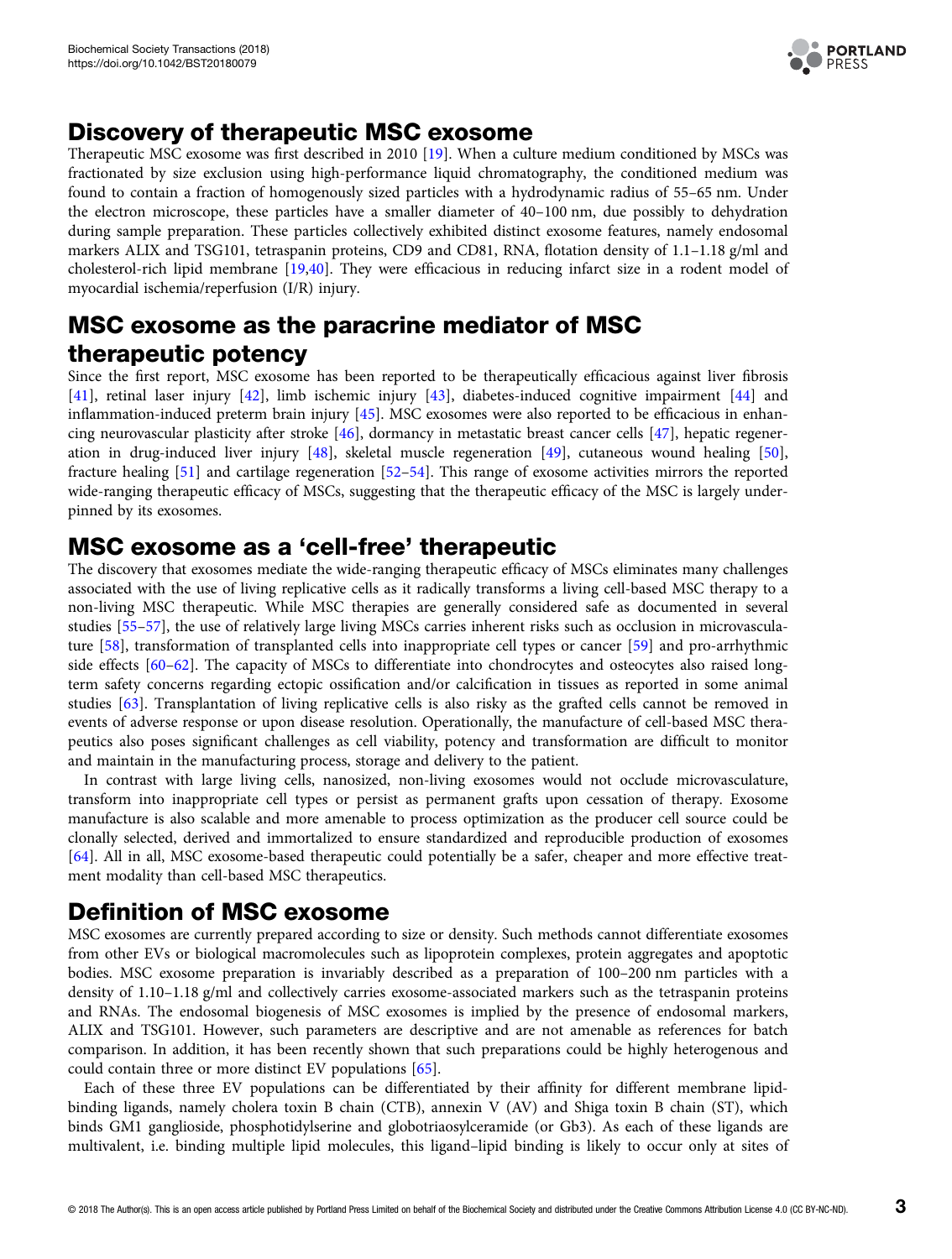

high local lipid concentration where the lipids are in sufficiently close proximity to enable multivalent binding. These sites would probably represent the sites of biogenesis of the respective EVs. Binding sites for CTB, AV and ST were observed to localize to the plasma membrane and cytoplasm, cytoplasm and nucleus, respectively.

The localization of CTB to the plasma membrane and cytoplasm is consistent with the enrichment of CTB-binding GM1 gangliosides in lipid rafts which are the major site for receptor-mediated endocytosis and biogenesis of endosomes, and consequently, also exosomes. Based on several lines of evidence including pulsechase studies, we demonstrated that CTB-binding EVs are exosomes, i.e. EVs with an endosomal biogenesis [[66](#page-9-0)]. The AV-binding sites in the cytoplasm have not been identified yet. Because of the multivalency of AV binding, the AV-binding sites are likely to represent sites of high local phosphatidylserine concentration. Unlike the co-localization of CTB-binding sites with CD81, there is little co-localization of AV-binding sites with CD81 or the plasma membrane, suggesting that in healthy cells, the AV-binding EVs are not exosomes or apoptotic bodies. ST-binding sites are localized primarily in the nucleus, suggesting that the ST-binding EVs originate from the nucleus. The cargo of each of the three EV types is consistent with the subcellular ligandbinding sites. The CTB-binding EVs carry most of the exosome-associated proteins of the MSC exosome preparation. Other than actin which is present in all three EV types, we have not yet identified any proteins that are predominantly associated with AV-binding EVs. Among the three EV types, only the ST-binding EVs carry RNA and fibronectin.

Consequently, most and probably all MSC exosome preparations reported to date are likely to be heterogenous populations of small EVs that also included exosomes. In this manuscript, the term 'MSC exosome' shall refer to EVs of 50–200 nm that are secreted by MSCs.

## RNA cargo of MSC exosome preparation

MSC exosomes like most exosomes carry an RNA cargo. Unlike several reports on RNA in exosomes, we observed that the RNA in MSC exosomes were relatively short and when visualized on agarose or polyacrylamide gels, most of the RNAs are less than 300 nucleotides (nts) [\[40\]](#page-8-0). Unlike other exosomes, 18S or 28S RNAs were not detectable in MSC exosomes [\[67,68\]](#page-9-0). RNA in the MSC exosome was susceptible to enzymatic RNase digestion only if the exosome preparation was pre-exposed to an SDS-based lysis buffer, cyclodextrin (a cholesterol chelator) or phospholipase A2. It was reported that only a fraction of the miRNAs identified in MSCs were secreted in MSC exosomes, suggesting that miRNA secretion by MSCs is a regulated process [[40](#page-8-0)]. Significantly, many of the miRNAs were pri- and pre-miRNAs, but not mature miRNAs. However, miRNA independent of its state of processing is not the major RNA species in MSC exosomes.

Deep sequencing, which presently represents the state of the art for non-biased DNA and RNA analysis, revealed MSC exosomal RNA as a highly heterogenous RNA population of ∼100 nts [\[65\]](#page-9-0). We observed that of a total of 151.13 million reads generated by RNAs in MSC exosomes, only 1.4 million reads or 0.9% were miRNAs. Considering that miRNA constitutes ∼0.01% of total cellular RNA by weight [[69](#page-9-0)], the miRNA content in MSC exosome preparation was enriched 10 times. The majority of the RNAs in the exosomes mapped to ribosomal RNAs, Y RNA, snoRNA, protein-coding RNA, snRNA and processed transcripts. As the average RNA length in exosomes is ∼100 nts, most of the exosome RNAs, except the miRNAs, are essentially fragments of the RNAs to which they are mapped, and are not likely to elicit any biological functions. Baglio et al. [\[70\]](#page-9-0) also observed in their deep sequencing of MSC exosome RNA that miRNAs constituted 2–5% of the RNA and the majority of which are tRNAs. Of the miRNAs detected through RNA sequencing, both groups independently identified 111 miRNAs [[65,70\]](#page-9-0).

The RNA cargo of exosome has generated much research interest because it was reported that exosomes carry mRNA and microRNA that could be delivered to other cells where the RNA elicits biological responses from the recipient cells [\[68,71\]](#page-9-0). However, subsequent analysis revealed that RNAs in most exosomes are short and are in the range of 200–400 nts [\[40](#page-8-0)[,72](#page-9-0)–[76\]](#page-9-0). As the average human mRNA is ∼2314 nts [[77\]](#page-9-0), RNA in exosomes are generally too short to carry protein-coding information. As such, the therapeutic effects of MSC exosomes have been increasingly attributed to the intercellular transfer of miRNA. It should be noted that MSCs are known to also transfer miRNAs to other cells via the gap junction-mediated import, which was reportedly more efficient [[78](#page-9-0)].

As miRNAs are biologically functional only when associated with RNA-induced silencing complex (RISCs), and only pre-miRNA could be loaded onto RISCs, miRNA-induced biological effects of MSC exosomes would have to be mediated by either pre-miRNA or RISC-loaded mature miRNA [\[79](#page-9-0)]. Hence, it is imperative to specify if the exosome-associated miRNA of interest is a pri-, pre- or mature miRNA. If the miRNA of interest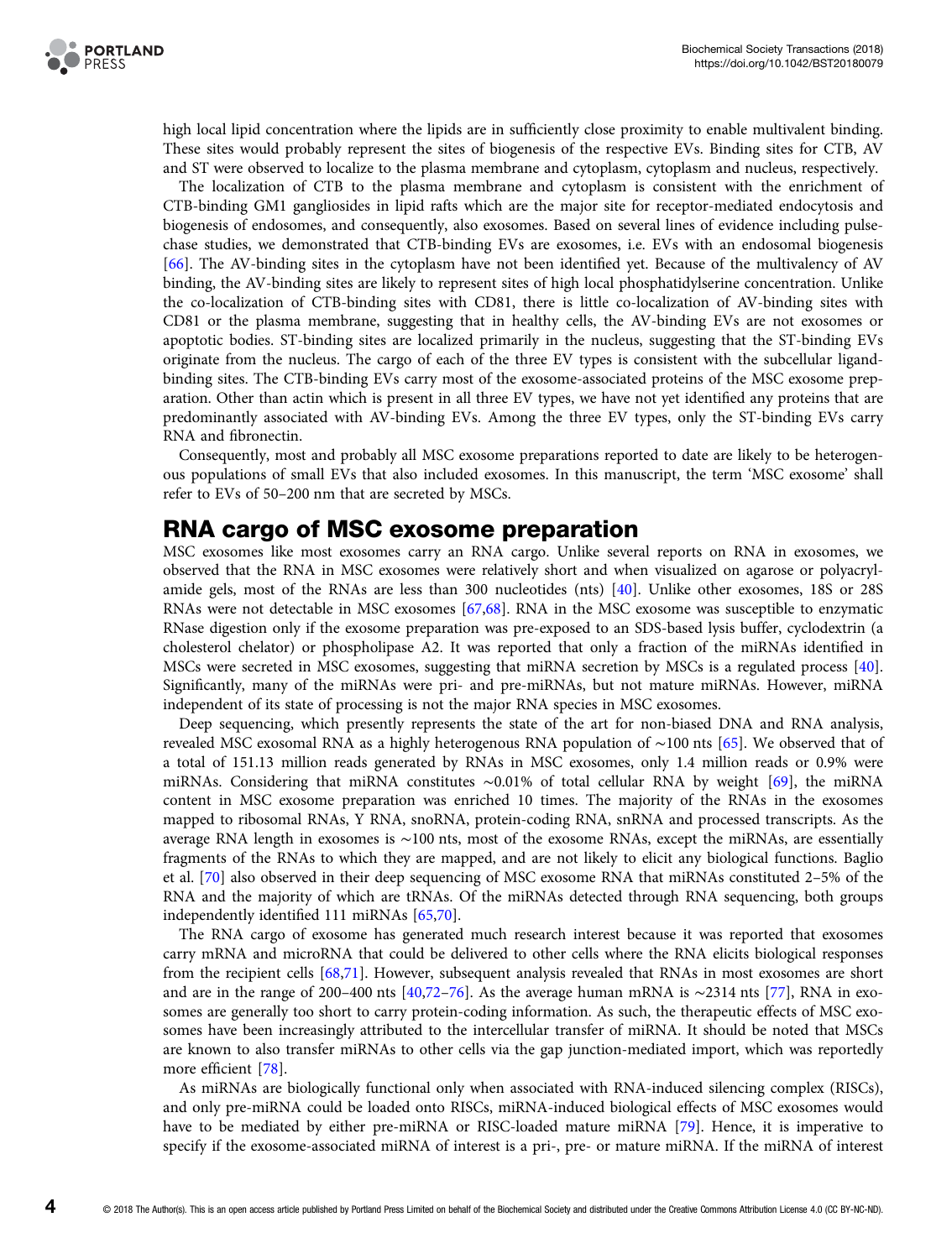

is a mature miRNA, it should be determined if the miRNA was associated with an RISC. A search of the Exocarta and Vesiclepedia (accessed 17 January 2018) revealed that Dicer and Argonaute are not frequently detected in exosomes or EVs. For example, of the 41 860 protein entries in Exocarta, there were only six entries of Argonaute protein and none for Dicer protein. Similarly, of the 92 897 protein entries in Vesiclepedia, there were two for Dicer and none for Argonaute. Interestingly, none of the eight entries were in MSC exosomes or EVs. This was consistent with an earlier report that Dicer and Ago2 were not detectable in MSC exosomes [[40\]](#page-8-0). It has also been reported that the majority of circulation miRNAs are non-vesicle-associated ribonucleoprotein complexes [\[80\]](#page-9-0), raising a possibility that some of the EV-associated miRNAs may be non-vesicle-associated ribonucleoprotein complexes that are co-purifying with exosomes and small EVs. Together, these observations demonstrate that exosomes or EVs do not carry intact RISCs.

# miRNA as mediators of MSC exosome therapeutic efficacy

The wide repertoire of miRNAs in MSC exosomes could conceivably provide an miRNA-based mechanism for the wide-ranging therapeutic effects of MSC secretion. The intercellular transfer of miRNA via exosomes resulting in functional activity in recipient cells was first observed in Epstein–Barr virus-infected cells where viral miRNAs were transferred to uninfected recipient cells [\[32\]](#page-8-0) and also between COS-7 cells and metastatic prostate cancer cells [\[73\]](#page-9-0). MSC exosome miRNAs have been implicated in many MSC exosome-mediated cellular activities such as angiogenesis and anti-angiogenesis, immunomodulation, anti-apoptosis and anti-fibrosis as reviewed by Katsuda and Ochiya [[81](#page-9-0)]. For instance, MSC exosomes reportedly transfer miRNAs such as miR-125a and miR-30b to promote tube formation of human umbilical vein endothelial cells through suppression of the angiogenic inhibitor delta-like 4 (DLL4) [\[82,83\]](#page-9-0). Interestingly, MSC exosomes also contain antiangiogenic miRNAs such as miR-16 [\[84\]](#page-9-0) and miR-100 [[85](#page-9-0)] that suppress angiogenesis by targeting vascular endothelial growth factor (VEGF) in breast cancer cells within a tumor microenvironment. Exosomal miR-181c in human umbilical cord MSC exosomes was found to attenuate burn-induced inflammation by suppressing the Toll-like receptor-4 signaling pathway [[86](#page-10-0)], and in MSCs pretreated with interleukin-1β, exosomal miR-146a was found up-regulated and enhanced macrophage polarization to M2 macrophages that in turn attenuated inflammation and improved survival in septic mice [\[87](#page-10-0)]. In other studies, exosomal miRNAs including miR-19a [\[87\]](#page-10-0) and miR-233 [[88](#page-10-0)] were identified to contribute to anti-apoptotic effects of MSC exosomes in cardioprotection against hypoxia-induced myocardial I/R injury and surgically induced sepsis, respectively. Exosomal miRNAs also contribute to anti-fibrotic effects of MSC exosomes, and overexpression of miRNA-181-5p [[89](#page-10-0)] and miR-122 [\[90\]](#page-10-0) was recently found to enhance the therapeutic efficacy of MSC exosomes in CCl4-induced liver fibrosis. Similarly, umbilical cord MSC exosomes were found to reduce scar formation during wound healing of skin defects in mouse, and this was attributed to roles of exosomal miRNAs (miR-21, miR-23a, miR-125b and miR-145) in suppressing myofibroblast formation by inhibiting TGF-β2/Smad2 signaling [[91](#page-10-0)].

# Assessing miRNA-mediated mechanism of action

To determine if exosome miRNA plays a role in mediating the therapeutic efficacy of MSC exosomes, a necessary prerequisite is the presence of a biologically relevant concentration of the miRNA. To date, we have not found a report on RNA yield of MSC exosomes. In our hands, 100  $\mu$ g of MSC exosome protein or  $1-3 \times 10^{10}$ particles yield ∼7 mg of RNA (unpublished data). This is higher than the reported yield of 2–10 ng of RNA from exosomes derived from 4 ml of serum where 1 ml of serum was determined to have  $1-3 \times 10^{12}$  exosomes per ml [[92](#page-10-0)]. The authors also estimated that theoretically, each exosome of 30–150 nm can accommodate ∼70– 25 000, 100 nt RNA or 50 kDa protein molecules. However, based on their experiments, they estimated that an average serum-derived exosome has one or less RNA molecule. As such, our yield of 7 µg of RNA per 100 µg of MSC ( $\sim$ 10<sup>10</sup> particles) exosome protein is relatively high.

Based on RNA sequencing that is discussed earlier, ∼0.9% of the total RNA in MSC exosome was miRNA [[65\]](#page-9-0). Therefore, the amount of miRNA per 100  $\mu$ g of MSC exosomes would be 0.06  $\mu$ g (60 ng). As exosomes or EVs generally do not have RISC components and the miRNAs in MSC exosomes were enriched in precursor form [\[40\]](#page-8-0), any miRNA effects would have to be exerted through pre-miRNAs. As pre-miRNAs have a median length of 83 nts [[93](#page-10-0)] with an average molecular weight of 26 761, the number of miRNA molecules per 100  $\mu$ g of MSC exosomes is  $0.6 \times 10^{-9} \times 6.02 \times 10^{23} \div 26.761 = 1.3 \times 10^{10}$  or 1.3 miRNA per exosome. As more than 100 miRNAs have been detected in the MSC exosome, the probability of an exosome having a specific miRNA is 1 in 100. This distribution of miRNA in exosomes is consistent with that described by Chevillet et al. [\[94\]](#page-10-0) who estimated that, on average, there was far less than one molecule of a given miRNA per exosome, even for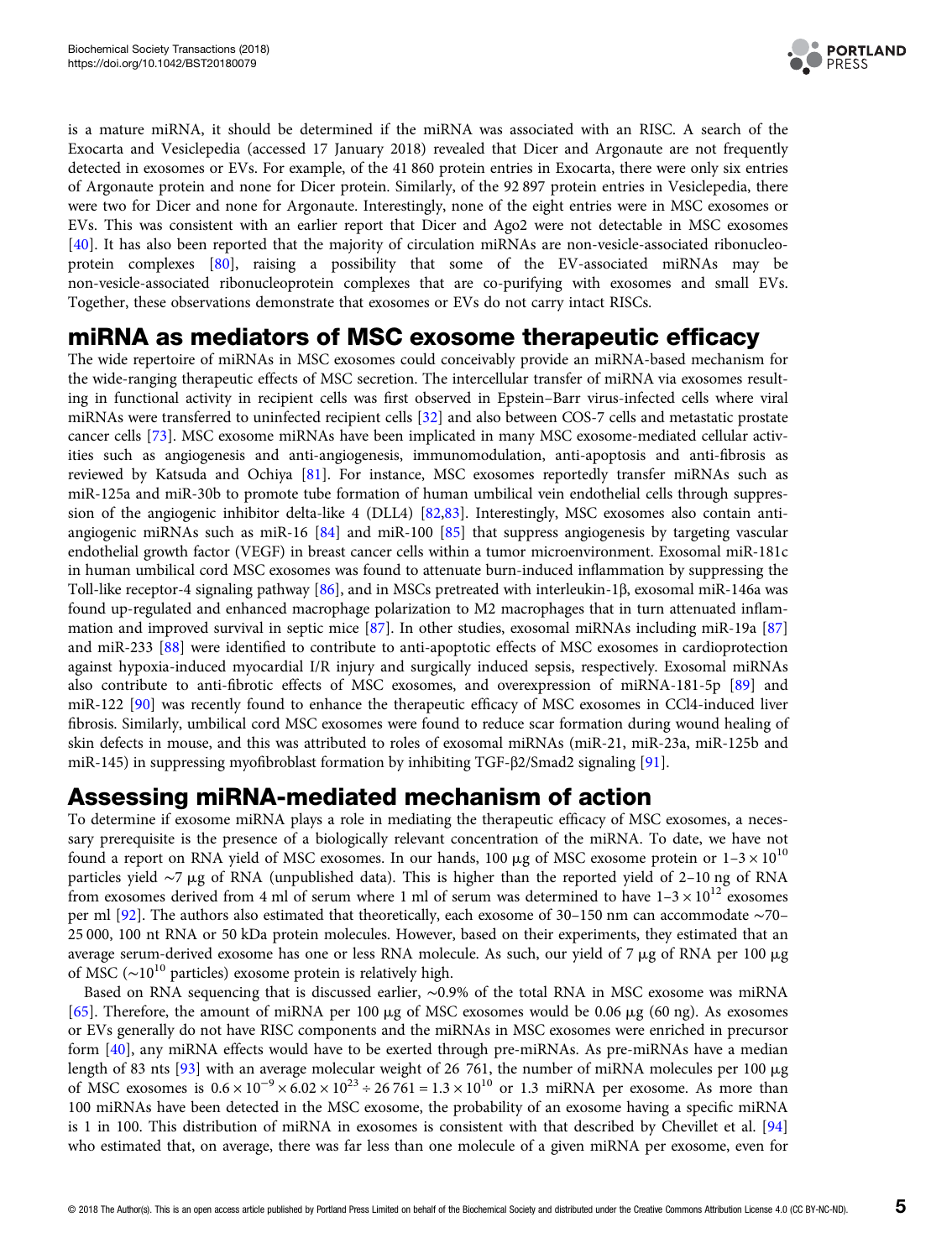the most abundant miRNAs in exosome preparations. Thus, a cell would have to take up at least 100 exosomes for one given miRNA molecule. As the number of miRNA molecules per cell varies widely from 115 330 copies of miRNAs per cell in mouse liver to 11 587 miRNAs per cell in highly purified CD34+/CD133(−) human hematopoietic progenitor cells (HSCs) [[95](#page-10-0)] and the median copy number for a specific miRNA in CD34+/ CD133(−) HSCs is 178 copies per cell, the uptake of one miRNA by a cell is not likely to elicit a cellular response.

We next evaluate the viability of an miRNA-based mechanism of action (MOA) for the MSC exosome by comparing with siRNA, a similar RNA biologic. Intravenous exosome doses in mice range from 1 to 100  $\mu$ g/ mouse, and this would be equivalent to  $0.6-60$  (7/100  $\times$  0.9%  $\times$  1 to 7/100  $\times$  0.9%  $\times$  100) ng/mouse. In comparison, the reported therapeutic doses for double-stranded 21 mer siRNA are much higher. For example, subretinal doses of VEGF siRNA to inhibit ocular vascularization in mice were 20 pmol [[96](#page-10-0)] which translates to 277.2 ng per retinal. To relieve neuropathic pain, rats were dosed intrathecally at 400  $\mu$ g/day P2X<sub>3</sub> siRNA [[97](#page-10-0)] which would be ∼40 μg/day for mice on a weight equivalent dose where a rat is assumed to be 10 times heavier than a mouse. Even when siRNAs were administered using delivery vehicles such as lipid nanoparticles, the doses were 2.0 or 4.0 mg kg<sup>-1</sup> siRNA [[98](#page-10-0)] or 50–100  $\mu$ g/25 g mouse. On average, the miRNA in one therapeutic exosome dose is at least  $10<sup>3</sup>$  lower than an average siRNA dose.

In summary, our analysis here demonstrates that the presence of a specific miRNA is not sufficient to implicate a mechanistic role without due consideration of its concentration, the structure of the miRNA and the availability of accessory proteins such as RISC components.

## Protein cargo of MSC exosomes

To date, several groups have reported on the proteome of MSC exosomes [[99](#page-10-0)–[104\]](#page-10-0). More than a thousand proteins have been identified. Mapping of the proteome to biological processes revealed that MSC exosome proteomes are involved in many key biological processes that are important in cellular communication, cellular structure, inflammation, exosome biogenesis, development, tissue repair and regeneration, and metabolism [[104\]](#page-10-0). Like miRNA in MSC exosomes, proteins in MSC exosomes have the potential to modulate many of the biological processes that are involved in disease pathogenesis or tissue repair and regeneration.

# Assessing protein-based MOA

As with miRNA, a minimal requisite for a protein-based MOA is the presence of a biologically relevant level of the protein in a therapeutic dose of the exosome. It is critical that the protein should have sufficient biochemical potency in that therapeutic dose to elicit a relevant biochemical effect. We had previously proposed that MSC exosomes reduced infarct size in a mouse model of myocardial I/R injury [[19](#page-7-0),[105](#page-10-0)] and oligomycin-treated cells through a protein-mediated mechanism [[101](#page-10-0)].

During I/R injury, heart tissues underwent significant proteomic changes [[106](#page-10-0)]. Specifically, the key ratelimiting enzymes in fatty acid oxidation, glycolysis and tricarboxylic acid (TCA) cycle were greatly depleted, while the pro-apoptotic proteins were substantially increased after ischemia and for up to 120 min after reperfusion. These proteomic changes are consistent with reduced ATP production and increased apoptosis in myocardial I/R injury. The reduced ATP production and increased apoptosis in myocardial I/R injury could be alleviated by MSC exosomes [\[107\]](#page-10-0). We had attributed the MSC-mediated alleviation of reduced ATP production to the presence in the MSC exosome of all five enzymes in the ATP-generating stage of glycolysis, namely GAPDH, PGK, phosphoglucomutase (PGM), ENO and pyruvate kinase m2 isoform (PKm2). The enzymatic activity of the two ATP-generating glycolytic enzymes, PGK and PKm2, was determined to be  $3.59 \times 10^{-3}$  U and  $5.5 \times 10^{-3}$  U/µg of MSC exosome protein, respectively [[108](#page-10-0)] where one unit (U) of enzyme activity is defined as the activity required for the production of  $1 \mu$ mol of product per minute. Therefore, the two ATP-producing glycolytic enzymes, PGK and PKm2 in 1  $\mu$ g of MSC exosome protein, would have a combined enzyme activity of  $9.1 \times 10^{-3}$  U (3.59  $\times 10^{-3}$  U + 5.5  $\times 10^{-3}$  U) and could generate  $9.1 \times 10^{-3}$  µmol of ATP per minute. As the concentration of ATP in mammalian tissues is estimated to be  $2-6 \mu$ mol/g tissue [[109\]](#page-10-0) and 1 g tissue has ~10<sup>8</sup> cells [[110](#page-10-0)], one cell has ~2–6 × 10<sup>-8</sup> μmol ATP. Therefore, 1 μg of exosome in 1 min can generate the same amount of ATP as in  $1.5-4.6 \times 10^5$  cells. Alternatively, it has been estimated that an average human cell consumes  $10^9$  ATP per second [[111](#page-10-0)]. As two glycolytic enzymes in 1  $\mu$ g of MSC exosome could potentially generate  $9.1 \times 10^{-3}$  µmol of ATP per minute, 1 µg of MSC exosome would generate 0.15 ×  $10^{-3}$  μmol or  $0.15 \times 10^{-3} \times 10^{-6}$  mol of ATP per second; 1 μg of exosome could meet the ATP consumption requirements of  $(6.02 \times 10^{23} \times 0.17 \times 10^{-9} \div 10^5) = 1 \times 10^5$  cells/s.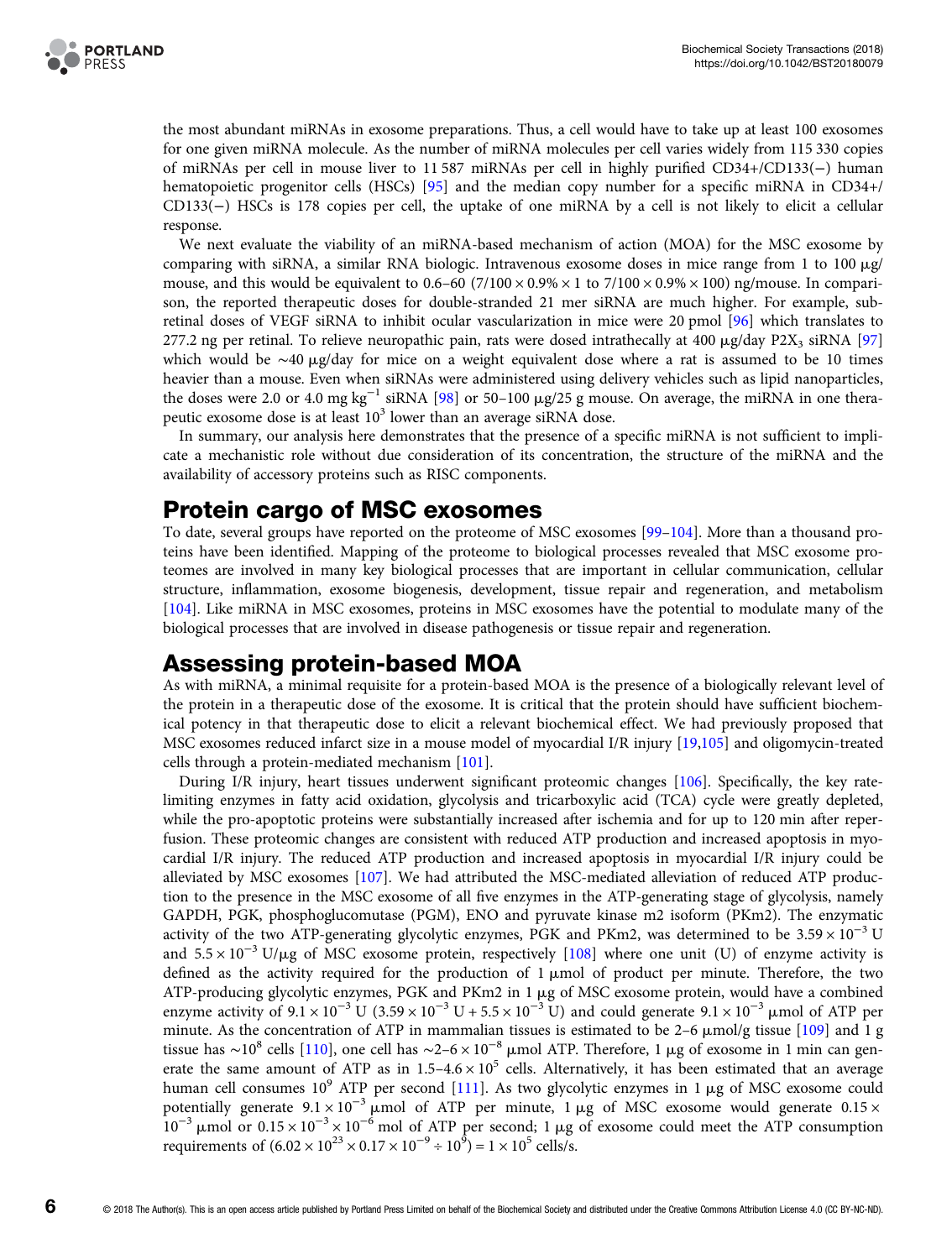



**MSC Exosome** 

### **Considerations for a Protein- or miRNA-based MOA**

- 1) Presence of candidate exosome protein/miRNA that can elicit target cell response
- 2) Functional configuration of the exosome protein or miRNA
- 3) Biologically relevant functional level of candidate protein or miRNA

**Target cell** response

#### Figure 1. The MOA underpinning the therapeutic efficacy of MSC exosomes could be attributed to their cargo of protein or RNA.

As a first requisite to identifying the candidate molecule, the candidate protein or miRNA that has the potential to elicit the therapeutic response in the target cells must be present in the exosomes. Second, the candidate must be in a biologically functional configuration. In the case of protein enzyme, this property could be directly assessed by enzyme activity. For miRNA to be functional, the exosomal miRNA must either be mature miRNAs in RISCs or pre-miRNAs that could be loaded into RISCs. Third, the candidate protein or miRNA in a therapeutic dose must have sufficient functional activity to elicit the biological response of the target cell.

# miRNA- versus protein-based MOA

In comparing the capacity of MSC exosome miRNAs versus proteins in eliciting biologically relevant activity, it is obvious that biologically important miRNAs are not likely to be present in either the right configuration or concentration. Specifically, mature miRNAs in MSC exosomes are not likely to be in RISCs as the RISC components are not generally present in the exosomes. On the other hand, pre-miRNAs are not present in sufficient quantities in a typical exosome dose to elicit a biologically relevant response. Unlike miRNA, proteins in a typical therapeutic MSC exosome dose have the potential to elicit a biologically relevant response as illustrated by the example of glycolytic enzymes to produce ATP. Therefore, a protein-mediated MOA represented a more likely mode of action for the exosomes. However, it should be noted that the potential to elicit a biologically relevant response is due, in large part, to the catalytic activity of enzymes, and that structural proteins may not elicit a similar biological response.

## **Conclusions**

Although both miRNAs and proteins in MSC exosomes have the potential to biologically influence disease- or injury-associated processes, their role in mediating MSC exosome-mediated therapeutic activity has to be considered beyond a presence in the exosomes. Critical considerations as discussed here include the potential of the miRNAs or proteins in a therapeutic dose of exosome to elicit a biologically relevant activity (Figure 1). Based on these considerations, proteins could be the main driver of MSC exosome therapeutic activity.

#### Abbreviations

AV, annexin V; CTB, cholera toxin B chain; EBV, Epstein–Barr virus; ENO1, enolase 1; EVs, extracellular vesicles; GAPDH, glyceraldehyde 3-phosphate dehydrogenase; HSCs, hematopoietic progenitor cells; I/R, ischemia/ reperfusion; MOA, mechanism of action; MSC, mesenchymal stem cell; MVBs, multivesicular bodies; nts,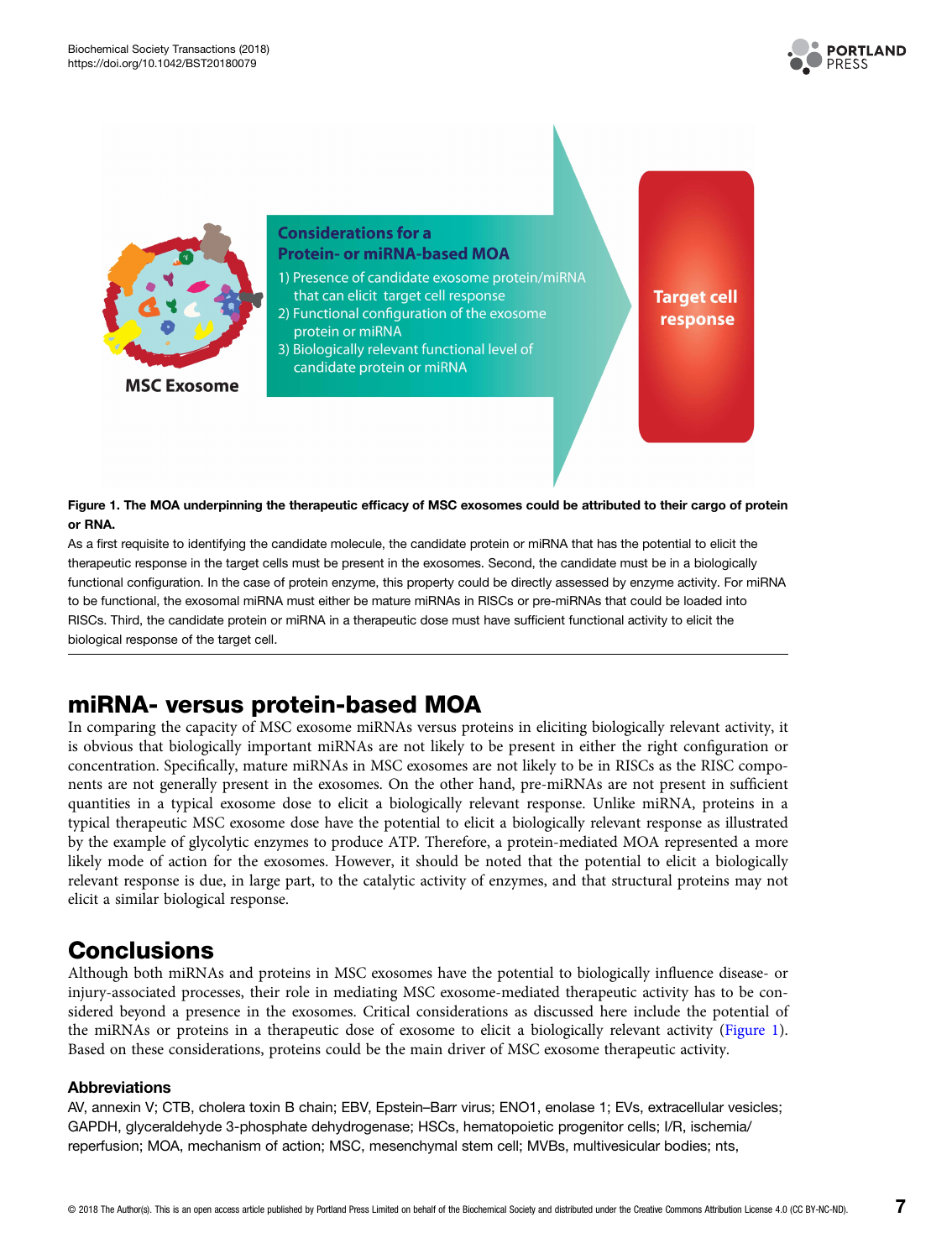

<span id="page-7-0"></span>

nucleotides; PGK, phosphoglycerate kinase; PKm2, pyruvate kinase m2 isoform; RISC, RNA-induced silencing complex; ST, Shiga Toxin B chain; U, unit; VEGF, vascular endothelial growth factor.

#### Funding

R.C.L. and S.K.L. are funded by Agency for Science, Technology and Research (A\*STAR), Singapore.

#### Competing Interests

The Authors declare that there are no competing interests associated with the manuscript.

#### References

- 1 Mendicino, M., Bailey, A.M., Wonnacott, K., Puri, R.K. and Bauer, S.R. (2014) MSC-based product characterization for clinical trials: an FDA perspective. Cell Stem Cell 14, 141–145 <https://doi.org/10.1016/j.stem.2014.01.013>
- 2 Pittenger, M., Mackay, A., Beck, S., Jaiswal, R., Douglas, R., Mosca, J. et al. (1999) Multilineage potential of adult human mesenchymal stem cells. Science 284, 143–147 <https://doi.org/10.1126/science.284.5411.143>
- 3 Ferrand, J., Noel, D., Lehours, P., Prochazkova-Carlotti, M., Chambonnier, L., Menard, A. et al. (2011) Human bone marrow-derived stem cells acquire epithelial characteristics through fusion with gastrointestinal epithelial cells. PLoS ONE 6, e19569 <https://doi.org/10.1371/journal.pone.0019569>
- 4 Spees, J.L., Olson, S.D., Ylostalo, J., Lynch, P.J., Smith, J., Perry, A. et al. (2003) Differentiation, cell fusion and nuclear fusion during ex vivo repair of epithelium by human adult stem cells from bone marrow stroma. Proc. Natl Acad. Sci. U.S.A. 100, 2397–2402 <https://doi.org/10.1073/pnas.0437997100>
- 5 Vassilopoulos, G., Wang, P.R. and Russell, D.W. (2003) Transplanted bone marrow regenerates liver by cell fusion. Nature 422, 901-904 <https://doi.org/10.1038/nature01539>
- 6 Freyman, T., Polin, G., Osman, H., Crary, J., Lu, M., Cheng, L. et al. (2006) A quantitative, randomized study evaluating three methods of mesenchymal stem cell delivery following myocardial infarction. Eur. Heart J. 27, 1114-1122 <https://doi.org/10.1093/eurheartj/ehi818>
- 7 Toma, C., Pittenger, M.F., Cahill, K.S., Byrne, B.J. and Kessler, P.D. (2002) Human mesenchymal stem cells differentiate to a cardiomyocyte phenotype in the adult murine heart. Circulation 105, 93-98 <https://doi.org/10.1161/hc0102.101442>
- 8 Dai, W., Hale, S.L., Martin, B.J., Kuang, J.Q., Dow, J.S., Wold, L.E. et al. (2005) Allogeneic mesenchymal stem cell transplantation in postinfarcted rat myocardium: short- and long-term effects. Circulation 112, 214–223 <https://doi.org/10.1161/CIRCULATIONAHA.104.527937>
- 9 Iso, Y., Spees, J.L., Serrano, C., Bakondi, B., Pochampally, R., Song, Y.H. et al. (2007) Multipotent human stromal cells improve cardiac function after myocardial infarction in mice without long-term engraftment. Biochem. Biophys. Res. Commun. 354, 700–706 <https://doi.org/10.1016/j.bbrc.2007.01.045>
- 10 Gnecchi, M., He, H., Noiseux, N., Liang, O.D., Zhang, L., Morello, F. et al. (2006) Evidence supporting paracrine hypothesis for Akt-modified mesenchymal stem cell-mediated cardiac protection and functional improvement. FASEB J. 20, 661–669 <https://doi.org/10.1096/fj.05-5211com>
- 11 da Silva Meirelles, L., Caplan, A.I. and Nardi, N.B. (2008) In search of the in vivo identity of mesenchymal stem cells. Stem Cells 26, 2287–2299 <https://doi.org/10.1634/stemcells.2007-1122>
- 12 Noiseux, N., Gnecchi, M., Lopez-Ilasaca, M., Zhang, L., Solomon, S.D., Deb, A. et al. (2006) Mesenchymal stem cells overexpressing Akt dramatically repair infarcted myocardium and improve cardiac function despite infrequent cellular fusion or differentiation. Mol. Ther. 14, 840-850 [https://doi.org/10.](https://doi.org/10.1016/j.ymthe.2006.05.016) [1016/j.ymthe.2006.05.016](https://doi.org/10.1016/j.ymthe.2006.05.016)
- 13 Lee, R.H., Pulin, A.A., Seo, M.J., Kota, D.J., Ylostalo, J., Larson, B.L. et al. (2009) Intravenous hMSCs improve myocardial infarction in mice because cells embolized in lung are activated to secrete the anti-inflammatory protein TSG-6. Cell Stem Cell 5, 54–63 <https://doi.org/10.1016/j.stem.2009.05.003>
- 14 Caplan, A.I. and Dennis, J.E. (2006) Mesenchymal stem cells as trophic mediators. J. Cell. Biochem. 98, 1076–1084 <https://doi.org/10.1002/jcb.20886>
- 15 Kinnaird, T., Stabile, E., Burnett, M.S., Shou, M., Lee, C.W., Barr, S., Fuchs, S. and Epstein, S.E. (2004) Local delivery of marrow-derived stromal cells augments collateral perfusion through paracrine mechanisms. Circulation 109, 1543-1549 <https://doi.org/10.1161/01.CIR.0000124062.31102.57> PMID: [15023891](http://www.ncbi.nlm.nih.gov/pubmed/15023891)
- 16 Timmers, L., Lim, S.K., Arslan, F., Armstrong, J.S., Hoefer, I.E., Doevendans, P.A. et al. (2007) Reduction of myocardial infarct size by human mesenchymal stem cell conditioned medium. Stem Cell Res. 1, 129–137 <https://doi.org/10.1016/j.scr.2008.02.002>
- 17 Giebel, B., Kordelas, L. and Börger, V. (2017) Clinical potential of mesenchymal stem/stromal cell-derived extracellular vesicles. Stem Cell Investig. 4, 84 <https://doi.org/10.21037/sci.2017.09.06>
- 18 Bruno, S., Grange, C., Deregibus, M.C., Calogero, R.A., Saviozzi, S., Collino, F. et al. (2009) Mesenchymal stem cell-derived microvesicles protect against acute tubular injury. J. Am. Soc. Nephrol. 20, 1053–1067 <https://doi.org/10.1681/ASN.2008070798>
- 19 Lai, R.C., Arslan, F., Lee, M.M., Sze, N.S., Choo, A., Chen, T.S. et al. (2010) Exosome secreted by MSC reduces myocardial ischemia/reperfusion injury. Stem Cell Res. 4, 214–222 <https://doi.org/10.1016/j.scr.2009.12.003>
- 20 Thery, C., Ostrowski, M. and Segura, E. (2009) Membrane vesicles as conveyors of immune responses. Nat. Rev. Immunol. 9, 581-593 [https://doi.org/](https://doi.org/10.1038/nri2567) [10.1038/nri2567](https://doi.org/10.1038/nri2567)
- 21 Fevrier, B. and Raposo, G. (2004) Exosomes: endosomal-derived vesicles shipping extracellular messages. Curr. Opin. Cell Biol. 16, 415–421 <https://doi.org/10.1016/j.ceb.2004.06.003>
- 22 Wubbolts, R., Leckie, R.S., Veenhuizen, P.T., Schwarzmann, G., Mobius, W., Hoernschemeyer, J. et al. (2003) Proteomic and biochemical analyses of human B cell-derived exosomes. Potential implications for their function and multivesicular body formation. J. Biol. Chem. 278, 10963-10972 <https://doi.org/10.1074/jbc.M207550200>
- 23 de Gassart, A., Geminard, C., Fevrier, B., Raposo, G. and Vidal, M. (2003) Lipid raft-associated protein sorting in exosomes. Blood 102, 4336-4344 <https://doi.org/10.1182/blood-2003-03-0871>
- 24 Simpson, R.J., Jensen, S.S. and Lim, J.W. (2008) Proteomic profiling of exosomes: current perspectives. Proteomics 8, 4083-4099 [https://doi.org/10.](https://doi.org/10.1002/pmic.200800109) [1002/pmic.200800109](https://doi.org/10.1002/pmic.200800109)
- 25 Pan, B.T. and Johnstone, R.M. (1983) Fate of the transferrin receptor during maturation of sheep reticulocytes in vitro: selective externalization of the receptor. Cell 33, 967–978 [https://doi.org/10.1016/0092-8674\(83\)90040-5](https://doi.org/10.1016/0092-8674(83)90040-5)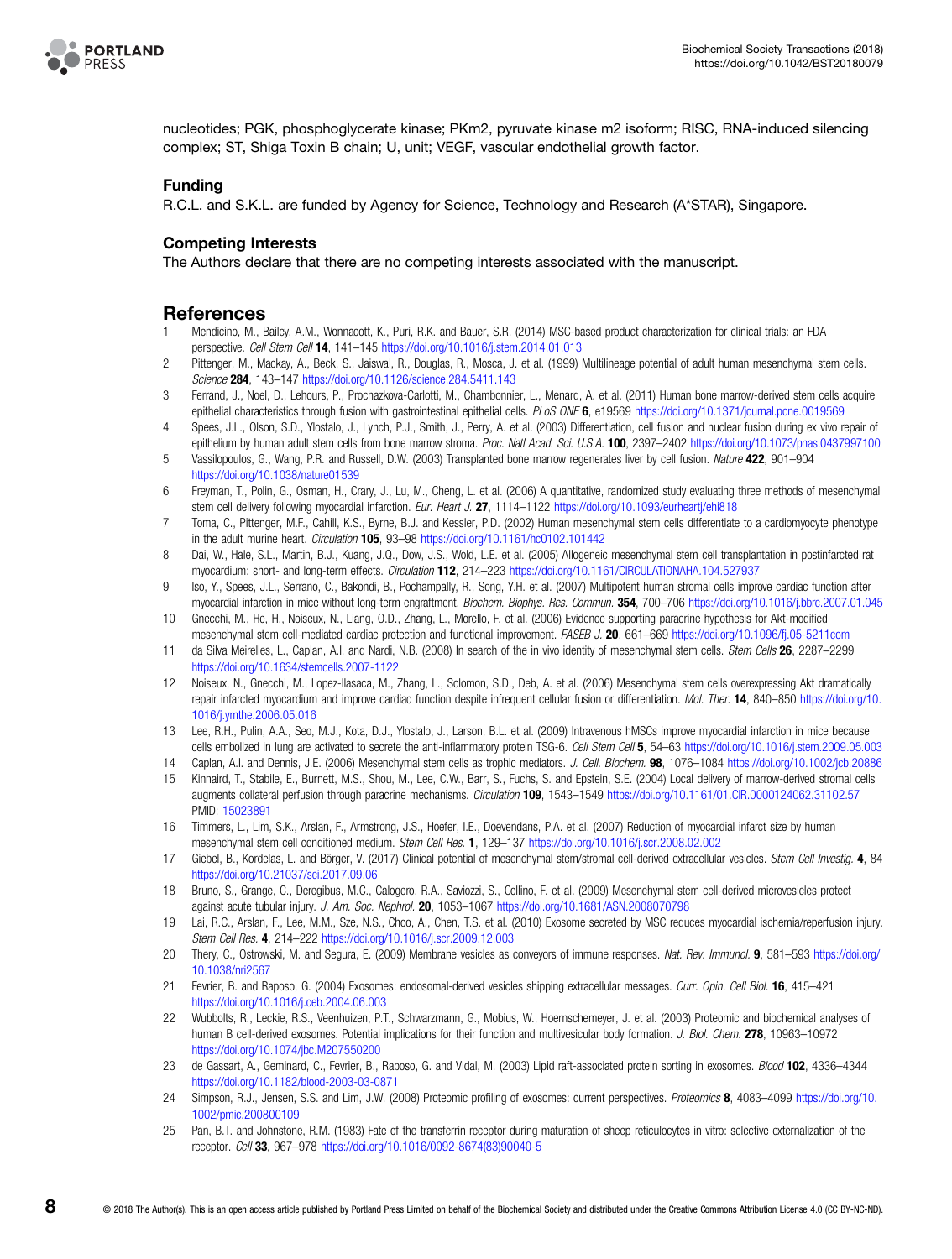

- <span id="page-8-0"></span>26 Dai, M., Yu, M., Zhang, Y. and Tian, W. (2017) Exosome-like vesicles derived from adipose tissue provide biochemical cues for adipose tissue regeneration. Tissue Eng. A 23, 1221–1230 <https://doi.org/10.1089/ten.TEA.2017.0045>
- 27 Raposo, G., Nijman, H.W., Stoorvogel, W., Liejendekker, R., Harding, C.V., Melief, C.J. et al. (1996) B lymphocytes secrete antigen-presenting vesicles. J. Exp. Med. 183, 1161–1172 <https://doi.org/10.1084/jem.183.3.1161>
- 28 Bakhti, M., Winter, C. and Simons, M. (2011) Inhibition of myelin membrane sheath formation by oligodendrocyte-derived exosome-like vesicles. J. Biol. Chem. 286, 787–796 <https://doi.org/10.1074/jbc.M110.190009>
- 29 Buck, A.H., Coakley, G., Simbari, F., McSorley, H.J., Quintana, J.F., Le Bihan, T. et al. (2014) Exosomes secreted by nematode parasites transfer small RNAs to mammalian cells and modulate innate immunity. Nat. Commun. 5, 5488 <https://doi.org/10.1038/ncomms6488>
- 30 Vrijsen, K.R., Sluijter, J.P., Schuchardt, M.W., van Balkom, B.W., Noort, W.A., Chamuleau, S.A. et al. (2010) Cardiomyocyte progenitor cell-derived exosomes stimulate migration of endothelial cells. J. Cell. Mol. Med. 14, 1064–1070 <https://doi.org/10.1111/j.1582-4934.2010.01081.x>
- 31 Lachenal, G., Pernet-Gallay, K., Chivet, M., Hemming, F.J., Belly, A., Bodon, G. et al. (2011) Release of exosomes from differentiated neurons and its regulation by synaptic glutamatergic activity. Mol. Cell. Neurosci. 46, 409-418 <https://doi.org/10.1016/j.mcn.2010.11.004>
- 32 Pegtel, D.M., Cosmopoulos, K., Thorley-Lawson, D.A., van Eijndhoven, M.A., Hopmans, E.S., Lindenberg, J.L. et al. (2010) Functional delivery of viral miRNAs via exosomes. Proc. Natl Acad. Sci. U.S.A. 107, 6328–6333 <https://doi.org/10.1073/pnas.0914843107>
- 33 Katakowski, M., Buller, B., Zheng, X., Lu, Y., Rogers, T., Osobamiro, O. et al. (2013) Exosomes from marrow stromal cells expressing miR-146b inhibit glioma growth. Cancer Lett. 335, 201-204 <https://doi.org/10.1016/j.canlet.2013.02.019>
- 34 Miyado, K., Yoshida, K., Yamagata, K., Sakakibara, K., Okabe, M., Wang, X. et al. (2008) The fusing ability of sperm is bestowed by CD9-containing vesicles released from eggs in mice. Proc. Natl Acad. Sci. U.S.A. 105, 12921-12926 <https://doi.org/10.1073/pnas.0710608105>
- 35 Leblanc, P., Arellano-Anaya, Z.E., Bernard, E., Gallay, L., Provansal, M., Lehmann, S. et al. (2017) Isolation of exosomes and microvesicles from cell culture systems to study prion transmission. Methods Mol. Biol. 1545, 153–176 [https://doi.org/10.1007/978-1-4939-6728-5\\_11](https://doi.org/10.1007/978-1-4939-6728-5_11)
- 36 Teow, S.Y., Nordin, A.C., Ali, S.A. and Khoo, A.S. (2016) Exosomes in human immunodeficiency virus type I pathogenesis: threat or opportunity? Adv. Virol. 2016, 9852494 <https://doi.org/10.1155/2016/9852494>
- 37 Ramakrishnaiah, V., Thumann, C., Fofana, I., Habersetzer, F., Pan, Q., de Ruiter, P.E. et al. (2013) Exosome-mediated transmission of hepatitis C virus between human hepatoma Huh7.5 cells. Proc. Natl Acad. Sci. U.S.A. 110, 13109–13113 <https://doi.org/10.1073/pnas.1221899110>
- 38 Hao, S., Ye, Z., Li, F., Meng, Q., Qureshi, M., Yang, J. et al. (2006) Epigenetic transfer of metastatic activity by uptake of highly metastatic B16 melanoma cell-released exosomes. Exp. Oncol. 28, 126–131 PMID:[16837903](http://www.ncbi.nlm.nih.gov/pubmed/16837903)
- 39 Richards, K.E., Zeleniak, A.E., Fishel, M.L., Wu, J., Littlepage, L.E. and Hill, R. (2017) Cancer-associated fibroblast exosomes regulate survival and proliferation of pancreatic cancer cells. Oncogene 36, 1770–1778 <https://doi.org/10.1038/onc.2016.353>
- 40 Chen, T.S., Lai, R.C., Lee, M.M., Choo, A.B., Lee, C.N. and Lim, S.K. (2010) Mesenchymal stem cell secretes microparticles enriched in pre-microRNAs. Nucleic Acids Res. 38, 215-224 <https://doi.org/10.1093/nar/gkp857>
- 41 Li, T., Yan, Y., Wang, B., Qian, H., Zhang, X., Shen, L. et al. (2013) Exosomes derived from human umbilical cord mesenchymal stem cells alleviate liver fibrosis. Stem Cells Dev. 22, 845–854 <https://doi.org/10.1089/scd.2012.0395>
- 42 Yu, B., Shao, H., Su, C., Jiang, Y., Chen, X., Bai, L. et al. (2016) Exosomes derived from MSCs ameliorate retinal laser injury partially by inhibition of MCP-1. Sci. Rep. 6, 34562 <https://doi.org/10.1038/srep34562>
- 43 Hu, G.W., Li, Q., Niu, X., Hu, B., Liu, J., Zhou, S.M. et al. (2015) Exosomes secreted by human-induced pluripotent stem cell-derived mesenchymal stem cells attenuate limb ischemia by promoting angiogenesis in mice. Stem Cell Res. Ther. 6, 10 <https://doi.org/10.1186/scrt546>
- 44 Nakano, M., Nagaishi, K., Konari, N., Saito, Y., Chikenji, T., Mizue, Y. et al. (2016) Bone marrow-derived mesenchymal stem cells improve diabetesinduced cognitive impairment by exosome transfer into damaged neurons and astrocytes. Sci. Rep. 6, 24805 <https://doi.org/10.1038/srep24805>
- 45 Drommelschmidt, K., Serdar, M., Bendix, I., Herz, J., Bertling, F., Prager, S. et al. (2017) Mesenchymal stem cell-derived extracellular vesicles ameliorate inflammation-induced preterm brain injury. Brain Behav. Immun. 60, 220–232 <https://doi.org/10.1016/j.bbi.2016.11.011>
- 46 Xin, H., Li, Y., Cui, Y., Yang, J.J., Zhang, Z.G. and Chopp, M. (2013) Systemic administration of exosomes released from mesenchymal stromal cells promote functional recovery and neurovascular plasticity after stroke in rats. J. Cereb. Blood Flow Metab. 33, 1711-1715 [https://doi.org/10.1038/jcbfm.](https://doi.org/10.1038/jcbfm.2013.152) [2013.152](https://doi.org/10.1038/jcbfm.2013.152)
- 47 Ono, M., Kosaka, N., Tominaga, N., Yoshioka, Y., Takeshita, F., Takahashi, R.U. et al. (2014) Exosomes from bone marrow mesenchymal stem cells contain a microRNA that promotes dormancy in metastatic breast cancer cells. Sci. Signal. 7, ra63 <https://doi.org/10.1126/scisignal.2005231>
- 48 Tan, C.Y., Lai, R.C., Wong, W., Dan, Y.Y., Lim, S.K. and Ho, H.K. (2014) Mesenchymal stem cell-derived exosomes promote hepatic regeneration in drug-induced liver injury models. Stem Cell Res. Ther. 5, 76 <https://doi.org/10.1186/scrt465>
- 49 Nakamura, Y., Miyaki, S., Ishitobi, H., Matsuyama, S., Nakasa, T., Kamei, N. et al. (2015) Mesenchymal-stem-cell-derived exosomes accelerate skeletal muscle regeneration. FEBS Lett. 589, 1257–1265 <https://doi.org/10.1016/j.febslet.2015.03.031>
- 50 Zhang, J., Guan, J., Niu, X., Hu, G., Guo, S., Li, Q. et al. (2015) Exosomes released from human induced pluripotent stem cells-derived MSCs facilitate cutaneous wound healing by promoting collagen synthesis and angiogenesis. J. Transl. Med. 13, 49 <https://doi.org/10.1186/s12967-015-0417-0>
- 51 Furuta, T., Miyaki, S., Ishitobi, H., Ogura, T., Kato, Y., Kamei, N. et al. (2016) Mesenchymal stem cell-derived exosomes promote fracture healing in a mouse model. Stem Cells Transl. Med. 5, 1620–1630 <https://doi.org/10.5966/sctm.2015-0285>
- 52 Zhang, S., Chu, W., Lai, R., Hui, J., Lee, E., Lim, S. et al. (2016) Human mesenchymal stem cell-derived exosomes promote orderly cartilage regeneration in an immunocompetent rat osteochondral defect model. Cytotherapy 18, S13 <https://doi.org/10.1016/j.jcyt.2016.03.035>
- 53 Zhang, S., Chuah, S.J., Lai, R.C., Hui, J.H.P., Lim, S.K. and Toh, W.S. (2018) MSC exosomes mediate cartilage repair by enhancing proliferation, attenuating apoptosis and modulating immune reactivity. Biomaterials 156, 16–27 <https://doi.org/10.1016/j.biomaterials.2017.11.028>
- 54 Zhang, S., Chu, W., Lai, R., Lim, S., Hui, J. and Toh, W. (2016) Exosomes derived from human embryonic mesenchymal stem cells promote osteochondral regeneration. Osteoarthritis Cartilage 24, 2135–2140 <https://doi.org/10.1016/j.joca.2016.06.022>
- 55 Fernandez, O., Izquierdo, G., Fernandez, V., Leyva, L., Reyes, V., Guerrero, M. et al. (2018) Adipose-derived mesenchymal stem cells (AdMSC) for the treatment of secondary-progressive multiple sclerosis: a triple blinded, placebo controlled, randomized phase I/II safety and feasibility study. PLoS ONE 13, e0195891 <https://doi.org/10.1371/journal.pone.0195891>
- 56 Makhlough, A., Shekarchian, S., Moghadasali, R., Einollahi, B., Dastgheib, M., Janbabaee, G. et al. (2018) Bone marrow-mesenchymal stromal cell infusion in patients with chronic kidney disease: a safety study with 18 months of follow-up. Cytotherapy 20, 660–669 [https://doi.org/10.1016/j.jcyt.](https://doi.org/10.1016/j.jcyt.2018.02.368) [2018.02.368](https://doi.org/10.1016/j.jcyt.2018.02.368)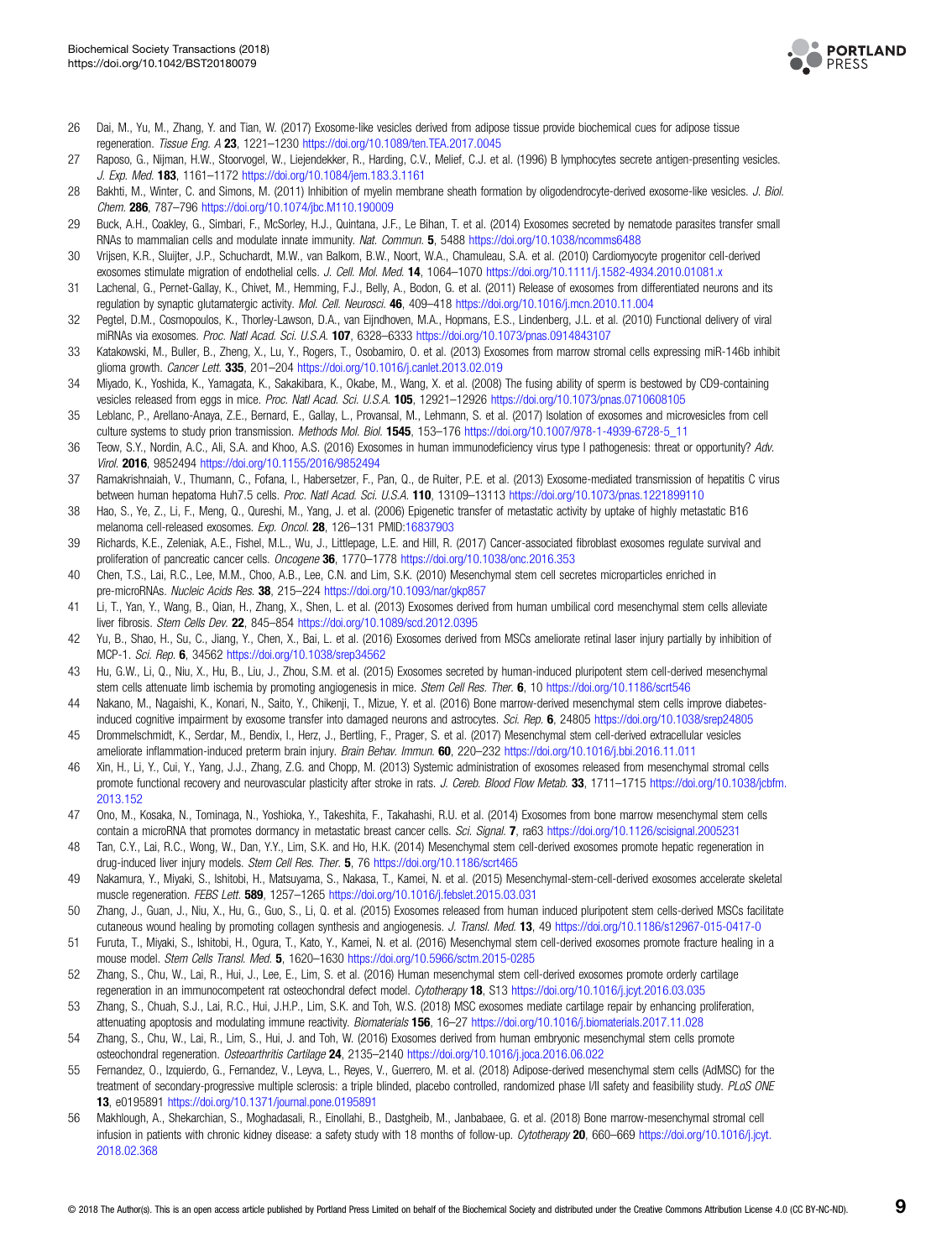<span id="page-9-0"></span>

- 57 Bartolucci, J., Verdugo, F.J., Gonzalez, P.L., Larrea, R.E., Abarzua, E., Goset, C. et al. (2017) Safety and efficacy of the intravenous infusion of umbilical cord mesenchymal stem cells in patients with heart failure: a phase 1/2 randomized controlled trial (RIMECARD trial [randomized clinical trial of intravenous infusion umbilical cord mesenchymal stem cells on cardiopathy]). Circ. Res. 121, 1192-1204 <https://doi.org/10.1161/CIRCRESAHA.117.310712>
- 58 Furlani, D., Ugurlucan, M., Ong, L., Bieback, K., Pittermann, E., Westien, I. et al. (2009) Is the intravascular administration of mesenchymal stem cells safe? Mesenchymal stem cells and intravital microscopy. Microvasc. Res. 77, 370–376 <https://doi.org/10.1016/j.mvr.2009.02.001>
- 59 Jeong, J.O., Han, J.W., Kim, J.M., Cho, H.J., Park, C., Lee, N. et al. (2011) Malignant tumor formation after transplantation of short-term cultured bone marrow mesenchymal stem cells in experimental myocardial infarction and diabetic neuropathy. Circ. Res. 108, 1340-1347 [https://doi.org/10.1161/](https://doi.org/10.1161/CIRCRESAHA.110.239848) [CIRCRESAHA.110.239848](https://doi.org/10.1161/CIRCRESAHA.110.239848)
- 60 Chang, M.G., Tung, L., Sekar, R.B., Chang, C.Y., Cysyk, J., Dong, P. et al. (2006) Proarrhythmic potential of mesenchymal stem cell transplantation revealed in an in vitro coculture model. Circulation 113, 1832-1841 <https://doi.org/10.1161/CIRCULATIONAHA.105.593038>
- 61 Pak, H.N., Qayyum, M., Kim, D.T., Hamabe, A., Miyauchi, Y., Lill, M.C. et al. (2003) Mesenchymal stem cell injection induces cardiac nerve sprouting and increased tenascin expression in a Swine model of myocardial infarction. J. Cardiovasc. Electrophysiol. 14, 841-848 [https://doi.org/10.1046/j.](https://doi.org/10.1046/j.1540-8167.2003.03124.x) [1540-8167.2003.03124.x](https://doi.org/10.1046/j.1540-8167.2003.03124.x)
- 62 Price, M.J., Chou, C.C., Frantzen, M., Miyamoto, T., Kar, S., Lee, S. et al. (2006) Intravenous mesenchymal stem cell therapy early after reperfused acute myocardial infarction improves left ventricular function and alters electrophysiologic properties. Int. J. Cardiol. 111, 231–239 [https://doi.org/10.](https://doi.org/10.1016/j.ijcard.2005.07.036) [1016/j.ijcard.2005.07.036](https://doi.org/10.1016/j.ijcard.2005.07.036)
- 63 Breitbach, M., Bostani, T., Roell, W., Xia, Y., Dewald, O., Nygren, J.M. et al. (2007) Potential risks of bone marrow cell transplantation into infarcted hearts. Blood 110, 1362–1369 <https://doi.org/10.1182/blood-2006-12-063412>
- 64 Chen, T.S., Arslan, F., Yin, Y., Tan, S.S., Lai, R.C., Choo, A.B. et al. (2011) Enabling a robust scalable manufacturing process for therapeutic exosomes through oncogenic immortalization of human ESC-derived MSCs. J. Transl. Med. 9, 47 <https://doi.org/10.1186/1479-5876-9-47>
- 65 Lai, R.C., Tan, S.S., Yeo, R.W.Y., Choo, A.B.H., Reiner, A.T., Su, Y. et al. (2016) MSC secretes at least 3 EV types each with a unique permutation of membrane lipid, protein and RNA. J. Extracell. Vesicles 5, 29828 <https://doi.org/10.3402/jev.v5.29828>
- 66 Tan, S.S., Yin, Y., Lee, T., Lai, R.C., Yeo, R.W., Zhang, B. et al. (2013) Therapeutic MSC exosomes are derived from lipid raft microdomains in the plasma membrane. J. Extracell. Vesicles 2, 22614 <https://doi.org/10.3402/jev.v2i0.22614>
- 67 Smalheiser, N.R. (2007) Exosomal transfer of proteins and RNAs at synapses in the nervous system. Biol. Direct 2, 35 [https://doi.org/10.1186/](https://doi.org/10.1186/1745-6150-2-35) [1745-6150-2-35](https://doi.org/10.1186/1745-6150-2-35)
- 68 Valadi, H., Ekstrom, K., Bossios, A., Sjostrand, M., Lee, J.J. and Lotvall, J.O. (2007) Exosome-mediated transfer of mRNAs and microRNAs is a novel mechanism of genetic exchange between cells. Nat. Cell Biol. 9, 654-659 <https://doi.org/10.1038/ncb1596>
- 69 Pritchard, C.C., Cheng, H.H. and Tewari, M. (2012) MicroRNA profiling: approaches and considerations. Nat. Rev. Genet. 13, 358–369 <https://doi.org/10.1038/nrg3198>
- 70 Baglio, S.R., Rooijers, K., Koppers-Lalic, D., Verweij, F.J., Pérez Lanzón, M., Zini, N. et al. (2015) Human bone marrow- and adipose-mesenchymal stem cells secrete exosomes enriched in distinctive miRNA and tRNA species. Stem Cell Res. Ther. 6, 127 <https://doi.org/10.1186/s13287-015-0116-z>
- 71 Skog, J., Wurdinger, T., van Rijn, S., Meijer, D., Gainche, L., Sena-Esteves, M. et al. (2008) Glioblastoma microvesicles transport RNA and protein that promote tumor growth and provide diagnostic biomarkers. Nat. Cell Biol. 10, 1470–1476 <https://doi.org/10.1038/ncb1800>
- 72 Kesimer, M., Scull, M., Brighton, B., DeMaria, G., Burns, K., O'Neal, W. et al. (2009) Characterization of exosome-like vesicles released from human tracheobronchial ciliated epithelium: a possible role in innate defense. FASEB J. 23, 1858–1868 <https://doi.org/10.1096/fj.08-119131>
- 73 Kosaka, N., Iguchi, H., Yoshioka, Y., Takeshita, F., Matsuki, Y. and Ochiya, T. (2010) Secretory mechanisms and intercellular transfer of microRNAs in living cells. J. Biol. Chem. 285, 17442–17452 <https://doi.org/10.1074/jbc.M110.107821>
- 74 Nolte-'t Hoen, E.N.M., Buermans, H.P.J., Waasdorp, M., Stoorvogel, W., Wauben, M.H.M. and 't Hoen, P.A.C. (2012) Deep sequencing of RNA from immune cell-derived vesicles uncovers the selective incorporation of small non-coding RNA biotypes with potential regulatory functions. Nucleic Acids Res. 40, 9272–9285 <https://doi.org/10.1093/nar/gks658>
- 75 Jenjaroenpun, P., Kremenska, Y., Nair, V.M., Kremenskoy, M., Joseph, B. and Kurochkin, I.V. (2013) Characterization of RNA in exosomes secreted by human breast cancer cell lines using next-generation sequencing. Peer J. 1, e201 <https://doi.org/10.7717/peerj.201>
- 76 Enderle, D., Spiel, A., Coticchia, C.M., Berghoff, E., Mueller, R., Schlumpberger, M. et al. (2015) Characterization of RNA from exosomes and other extracellular vesicles isolated by a novel spin column-based method. PLoS ONE 10, e0136133 <https://doi.org/10.1371/journal.pone.0136133>
- 77 Ota, T., Suzuki, Y., Nishikawa, T., Otsuki, T., Sugiyama, T., Irie, R. et al. (2003) Complete sequencing and characterization of 21,243 full-length human cDNAs. Nat. Genet. 36, 40 <https://doi.org/10.1038/ng1285>
- 78 Lim, P.K., Bliss, S.A., Patel, S.A., Taborga, M., Dave, M.A., Gregory, L.A. et al. (2011) Gap junction–mediated import of microRNA from bone marrow stromal cells can elicit cell cycle quiescence in breast cancer cells. Cancer Res. 71, 1550-1560 <https://doi.org/10.1158/0008-5472.CAN-10-2372>
- 79 Kim, Y. and Kim, V.N. (2012) MicroRNA factory: RISC assembly from precursor microRNAs. Mol. Cell 46, 384-386 [https://doi.org/10.1016/j.molcel.](https://doi.org/10.1016/j.molcel.2012.05.012) [2012.05.012](https://doi.org/10.1016/j.molcel.2012.05.012)
- 80 Arroyo, J.D., Chevillet, J.R., Kroh, E.M., Ruf, I.K., Pritchard, C.C., Gibson, D.F. et al. (2011) Argonaute2 complexes carry a population of circulating microRNAs independent of vesicles in human plasma. Proc. Natl Acad. Sci. U.S.A. 108, 5003-5008 <https://doi.org/10.1073/pnas.1019055108>
- 81 Katsuda, T. and Ochiya, T. (2015) Molecular signatures of mesenchymal stem cell-derived extracellular vesicle-mediated tissue repair. Stem Cell Res. Ther. 6, 212 <https://doi.org/10.1186/s13287-015-0214-y>
- 82 Liang, X., Zhang, L., Wang, S., Han, Q. and Zhao, R.C. (2016) Exosomes secreted by mesenchymal stem cells promote endothelial cell angiogenesis by transferring miR-125a. J. Cell Sci. 129, 2182-2189 <https://doi.org/10.1242/jcs.170373>
- 83 Gong, M., Yu, B., Wang, J., Wang, Y., Liu, M., Paul, C. et al. (2017) Mesenchymal stem cells release exosomes that transfer miRNAs to endothelial cells and promote angiogenesis. Oncotarget 8, 45200-45212 <https://doi.org/10.18632/oncotarget.16778>
- 84 Lee, C., Mitsialis, S.A., Aslam, M., Vitali, S.H., Vergadi, E., Konstantinou, G. et al. (2012) Exosomes mediate the cytoprotective action of mesenchymal stromal cells on hypoxia-induced pulmonary hypertension. Circulation 126, 2601–2611 <https://doi.org/10.1161/CIRCULATIONAHA.112.114173>
- 85 Pakravan, K., Babashah, S., Sadeghizadeh, M., Mowla, S.J., Mossahebi-Mohammadi, M., Ataei, F. et al. (2017) MicroRNA-100 shuttled by mesenchymal stem cell-derived exosomes suppresses in vitro angiogenesis through modulating the mTOR/HIF-1α/VEGF signaling axis in breast cancer cells. Cell. Oncol. 40, 457–470 <https://doi.org/10.1007/s13402-017-0335-7>